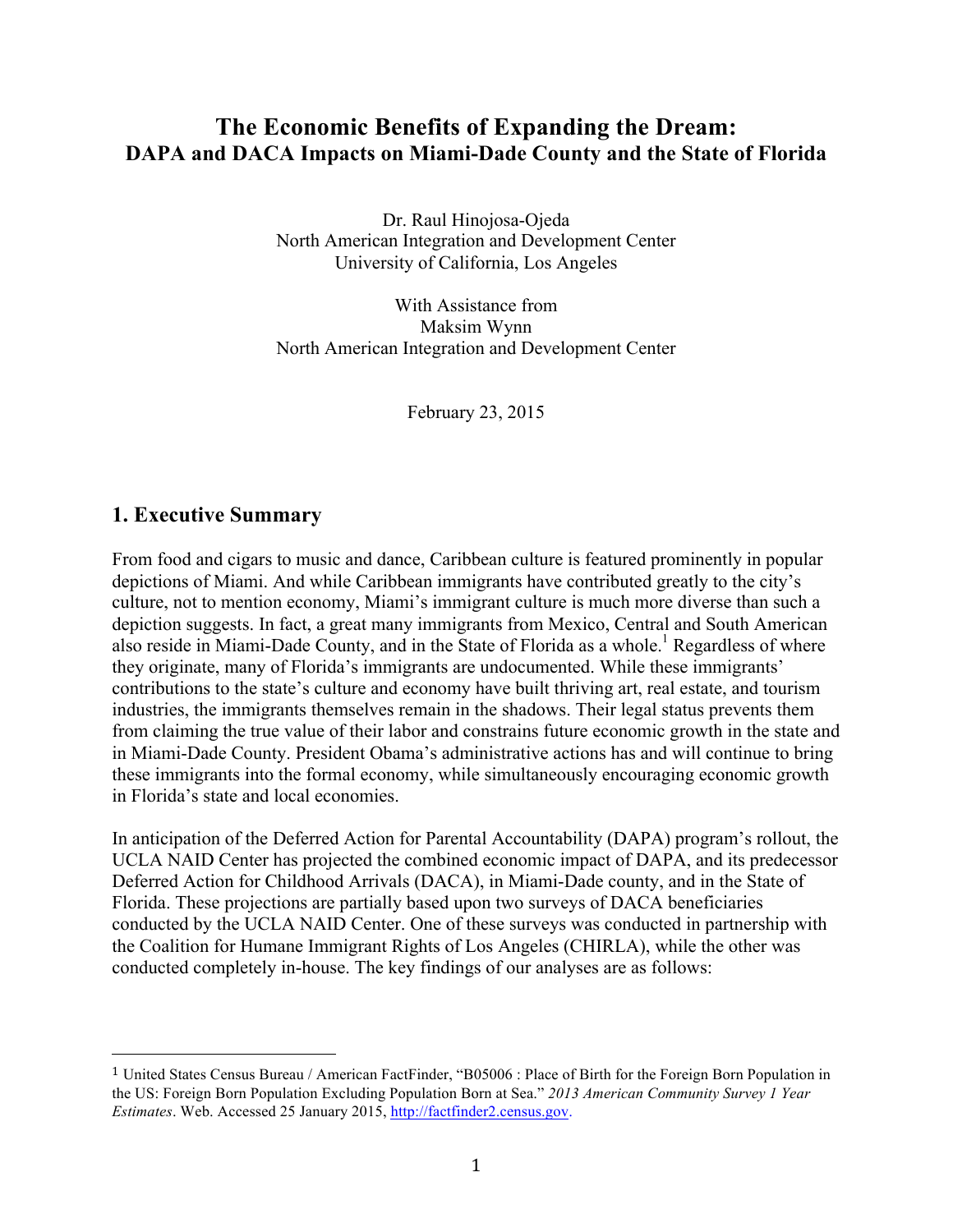- 1. 253,000 undocumented immigrants will be eligible for either DACA or DAPA in the State of Florida, while 43,000 will be eligible in Miami-Dade County.<sup>2</sup>
- 2. At full enrollment, the collective wages of these immigrants would grow by \$168.1 million in Miami-Dade County and almost \$866.3 million statewide. Legalizing the work these immigrants do would formalize the value they already add to the economy: more than \$2.5 billion in GDP in Miami-Dade County and \$13.3 billion in the State of Florida.
- 3. The wage growth of undocumented DACA and DAPA beneficiaries in Florida would generate more than \$607.9 million in total new tax revenue (personal, sales and business). In Miami-Dade County, DACA and DAPA related wage growth will generate more than \$115.3 million in new tax revenue (personal, sales and business).
- 4. This wage growth jobs in Florida would support the creation of more than 20,800 jobs (including direct, indirect and induced employment). This wage growth in Miami-Dade County would support the creation of 3,900 new jobs.

This report is the fifth in a series of reports whose releases are timed to coincide with the White House's "States in the DACA/DAPA Spotlight" campaign, which will continue over the next four months in key states across the country.<sup>3</sup> The UCLA NAID Center is releasing reports on all these key states in order to better inform local leaders and the general public on the significant economic benefits of fully implementing Presidents Obama's DAPA/DACA Executive Actions. These reports will also combat the ill-informed legal and policy challenges to these much needed initiatives through the provision of solid economic evidence.

# **2. The Economic Impact of DAPA and DACA**

On November 20th, 2014, the Obama Administration took executive action on immigration reform and initiated the DAPA program. The administration's bold action ignited a firestorm of partisan sniping. Republican's in congress have proposed repealing the temporary legal status offered by DACA and DAPA, and have threatened to withhold the Department of Homeland Security's funding.<sup>4</sup> Meanwhile, a coalition of Republican governors, led by the governor-elect of Texas and current state Attorney General, Greg Abbot have filed a lawsuit seeking to block the implementation of DAPA. Abbott has claimed that DAPA's predecessor; DACA, has harmed the State of Texas' economy, and that this provides his suit with legal standing.<sup>5</sup> In Texas, these

 <sup>2</sup> Migration Policy Institute (MPI) Data Hub, "Unauthorized Immigrant Population Profiles," accessed January 19, 2015, http://www.migrationpolicy.org/programs/us-immigration-policy-program-data-hub/unauthorized-immigrantpopulation-profiles.

<sup>3</sup> Read the rest of the reports here: http://www.naid.ucla.edu/publications

<sup>4</sup> Ed O'Keefe, "House votes to block Obama's immigration actions – but exposes new GOP Divisions" *The Washington Post: Post Politics blog, January 14<sup>th</sup>, 2015, accessed January 19<sup>th</sup>, 2015,* http://www.washingtonpost.com/blogs/post-politics/wp/2015/01/14/house-votes-to-block-obamas-immigrationactions-but-exposes-new-gop-divisions/

 $\frac{1}{5}$  Meet the Press, "Meet the Press Transcript – December 7<sup>th</sup>, 2014" *NBC News*, Accessed January 19<sup>th</sup>, 2015, http://www.nbcnews.com/meet-the-press/meet-press-transcript-december-7-2014-n263416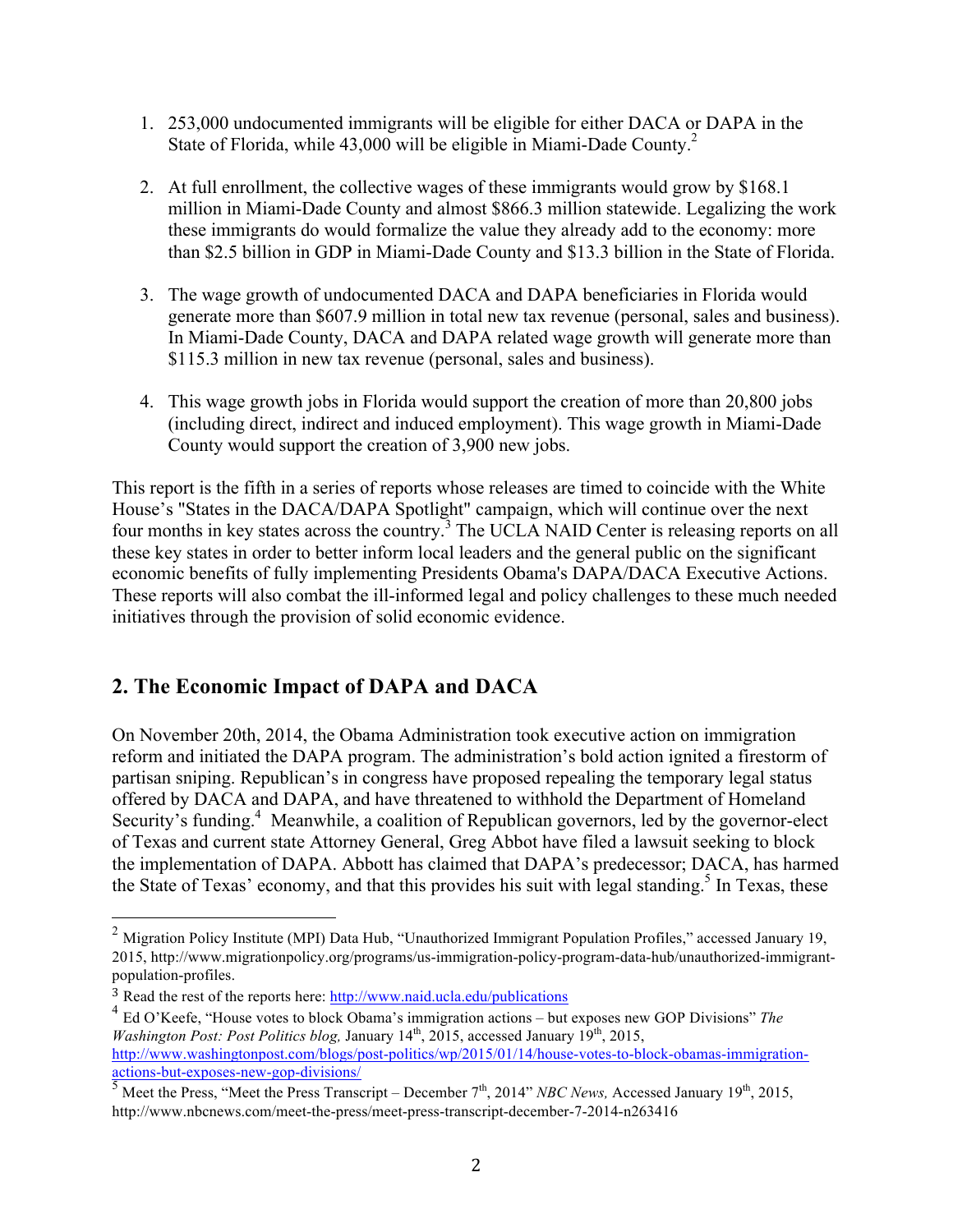claims are demonstrably false at the state and local level.<sup>6</sup> As our weekly reports show, these claims are equally false in other states and at the national level.

| Valued Added and Taxes Paid by and Labor Income of the Undocumented Population |                          |                         |                      |
|--------------------------------------------------------------------------------|--------------------------|-------------------------|----------------------|
|                                                                                | <b>Miami-Dade County</b> | <b>State of Florida</b> | <b>United States</b> |
| <b>All Undocumented</b>                                                        |                          |                         |                      |
| Population (Over 16 Years Old)                                                 | 126,000                  | 590,000                 | 10,513,000           |
| Value Added (Millions)                                                         | \$6,658                  | \$31,176                | \$555,507            |
| Taxes Paid (Millions)                                                          | \$1,151                  | \$5,663                 | \$100,901            |
| Labor Income (Millions)                                                        | \$3,912                  | \$18,462                | \$321,103            |
| <b>DAPA and DACA Combined</b>                                                  |                          |                         |                      |
| <b>Potentially Eligible Population</b>                                         | 48.000                   | 253,000                 | 5,201,000            |
| Value Added (Millions)                                                         | \$2,536                  | \$13,369                | \$274,821            |
| Taxes Paid (Millions)                                                          | \$438                    | \$2,428                 | \$49,918             |
| Labor Income (Millions)                                                        | \$1,490                  | \$7.917                 | \$158,857            |

#### **Table 1**

Source: Analysis by the UCLA NAID Center based on data from MPI's "Unauthorized Immigrant Population Profiles."

The work these immigrants do contributes significantly to the economies of their county, their state and the nation as a whole. Undocumented but employed immigrants in Miami-Dade County contribute \$6.6 billion dollars to the GDP. Undocumented but employed immigrants in the State of Florida contribute \$31.1 billion, and nationwide undocumented but employed immigrants contribute more than \$555.5 billion.<sup>7</sup>

Despite their legal status, undocumented immigrants pay a significant amount of local, state and federal taxes. Working age but undocumented immigrants in Miami-Dade County contribute more than \$1.1 billion in personal, sales and business taxes, while undocumented immigrants in Florida contribute nearly \$5.6 billion. Nationwide, undocumented immigrants contribute \$100.9 billion in personal, business and sales taxes.<sup>8</sup>

Undocumented immigrants also have high rates of employment. Nationwide 65% of workingage undocumented immigrants are currently employed.<sup>9</sup> In comparison, just 57.6% of the total

<sup>6</sup> See earlier NAID Center Report on DACA and DAPA in Texas: http://www.naid.ucla.edu/uploads/4/2/1/9/4219226/tx\_final\_v1.pdf

<sup>7</sup> For more information on how GDP was calculated see: Raul Hinojosa-Ojeda with Maksim Wynn, *From the Shadows to the Mainstream: Estimating the Economic Impact of Presidential Administrative Action and Comprehensive Immigration Reform*(Los Angeles, CA: North American Integration and Development Center, University of California Los Angeles, November 2014).

**<sup>8</sup>** Calculations based on Raul Hinojosa-Ojeda and Marshall Fitz, "Revitalizing the Golden State: What Legalization over Deportation Could Mean to California and Los Angeles County" (Center for American Progress and Immigration Policy Center, 2011). They have been updated to reflect current population estimates. <sup>9</sup> MPI, "Population Profiles."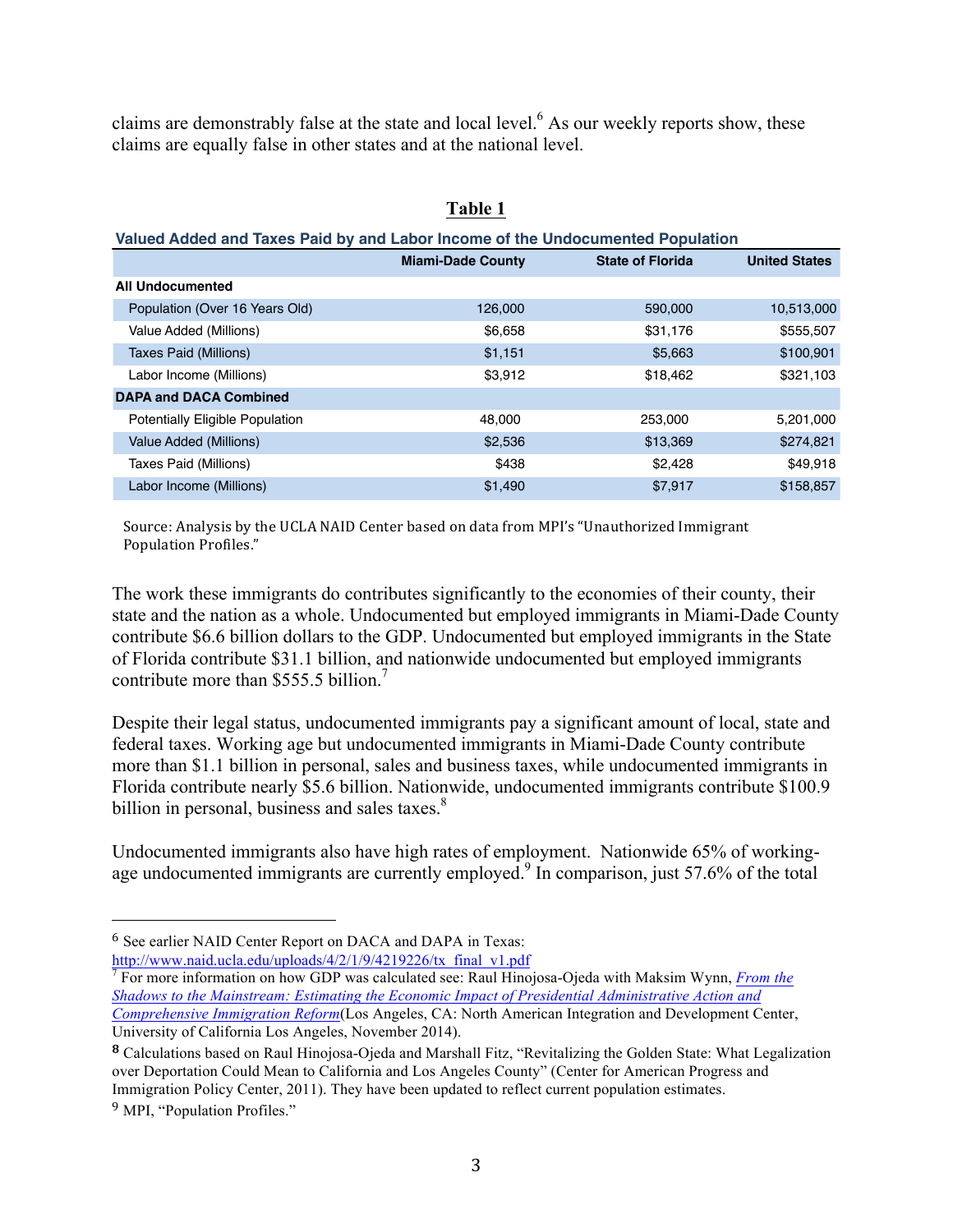working-age US population is currently employed.<sup>10</sup> Undocumented immigrants generally work in low-skill positions, yet they still earn a significant amount of total labor income. Undocumented but employed immigrants in Miami-Dade County collectively earn \$3.9 billion dollars in wages each year. Undocumented but employed immigrants in Florida earn \$18.4 billion dollars, and nationwide undocumented but employed immigrants earn more than \$321.1 billion. $11$ 

Nationwide, more than 5.2 million undocumented immigrants are eligible for either DACA or DAPA. 253,000 of these immigrants live in Florida, 48,000 of whom live in Miami-Dade County.<sup>12</sup> Nationally, immigrants who are eligible for either DACA or DAPA add more than \$274.8 billion dollars to the economy. More than \$13.3 billion of this comes from immigrants living in Florida, and \$2.5 billion of that comes from DAPA or DACA eligible residents of Miami-Dade County.

Nationwide, immigrants who are eligible for either DACA or DAPA pay more than \$49.9 billion dollars in personal, sales and business taxes a year. More than \$2.4 billion of this comes from immigrants living in Florida, of which \$439 million comes from DAPA or DACA eligible residents in Miami-Dade County.

In Miami-Dade County, DACA and DAPA eligible immigrants collectively earn nearly \$1.5 billion a year. In Florida, DACA and DAPA eligible immigrants collectively earn more than \$7.9 billion a year, while nationwide DACA and DAPA eligible immigrants earn more than \$158.8 billion.

<sup>10</sup> United States Census Bureau / American FactFinder, "DP03: Selected Economic Characteristics." *2013 American Community Survey 5 Year Estimates*. Web. Accessed 16 February 2015, http://factfinder2.census.gov.<br><sup>11</sup> Calculations based on Hinojosa-Ojeda and Fitz, "Revitalizing the Golden State." Updated to reflect current

population and employment estimates.

<sup>12</sup> MPI, "Population Profiles."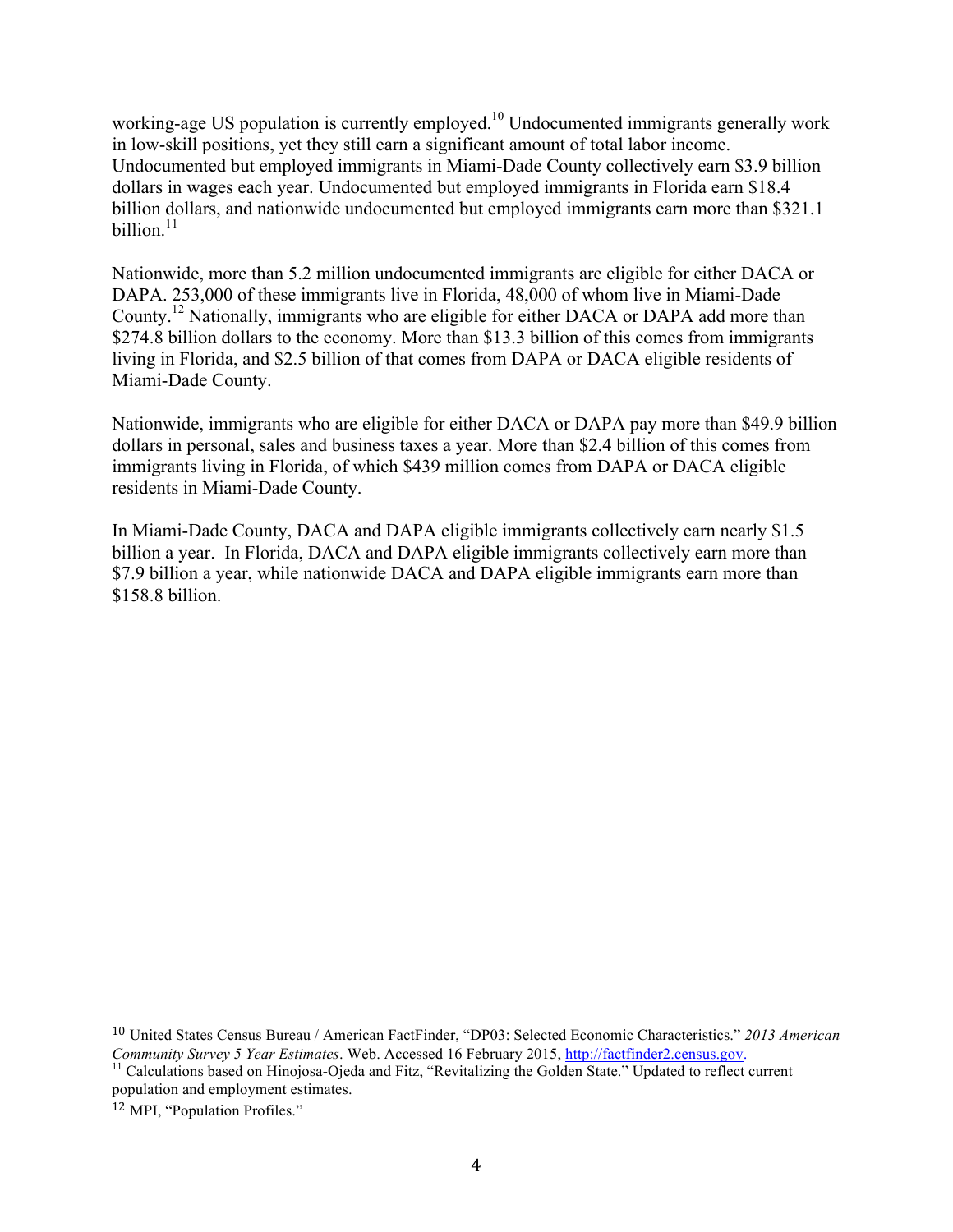|                                            | <b>Florida</b> |
|--------------------------------------------|----------------|
| <b>Potentially Eligible Applicants</b>     | 253,000        |
| Labor Income Increase (Millions \$)        | \$886.3        |
| Total New Tax Revenue (Millions \$)        | \$607.9        |
| <b>Personal Taxes</b>                      | \$144.5        |
| <b>Business Taxes</b>                      | \$258.5        |
| <b>Sales Taxes</b>                         | \$205          |
| <b>Total Employment Growth (Thousands)</b> | 20.8           |
| <b>Direct Employment Gain</b>              | 11.5           |
| <b>Indirect Employment Gain</b>            | 4.2            |
| <b>Induced Employment Gain</b>             | 51             |

## **Economic Impact of DACA and DAPA**

Source: Analysis by the UCLA NAID Center based on data from MPI's "Unauthorized Immigrant Population Profiles."

Administrative action in Florida has had, and will continue to have, a positive affect on the state's economy. There are 632,000 undocumented immigrants in Florida, of which 253,000 will be eligible for either DACA or DAPA.<sup>13</sup> At full enrollment these programs will impact the state economy in the following ways:

- DACA and DAPA beneficiaries will experience collective wage growth of more than \$886 million.
- This wage growth would bring in more than \$607.9 million dollars in new business, personal and sales tax revenue.
- These increased earnings would also directly generate almost 11,500 new jobs.
- The resulting increase in indirect employment---which is a change in employment in one industry being caused by a change in another, as a result of interaction between the two-- would account for more than 4,200 new jobs.
- Induced employment---which is a change in employment based on changes in household spending---would increase by almost 5,100 jobs.
- In all we estimate that the increase in labor income would generate more than 20,800 new jobs.

<sup>&</sup>lt;sup>13</sup> MPI, "Population Profiles."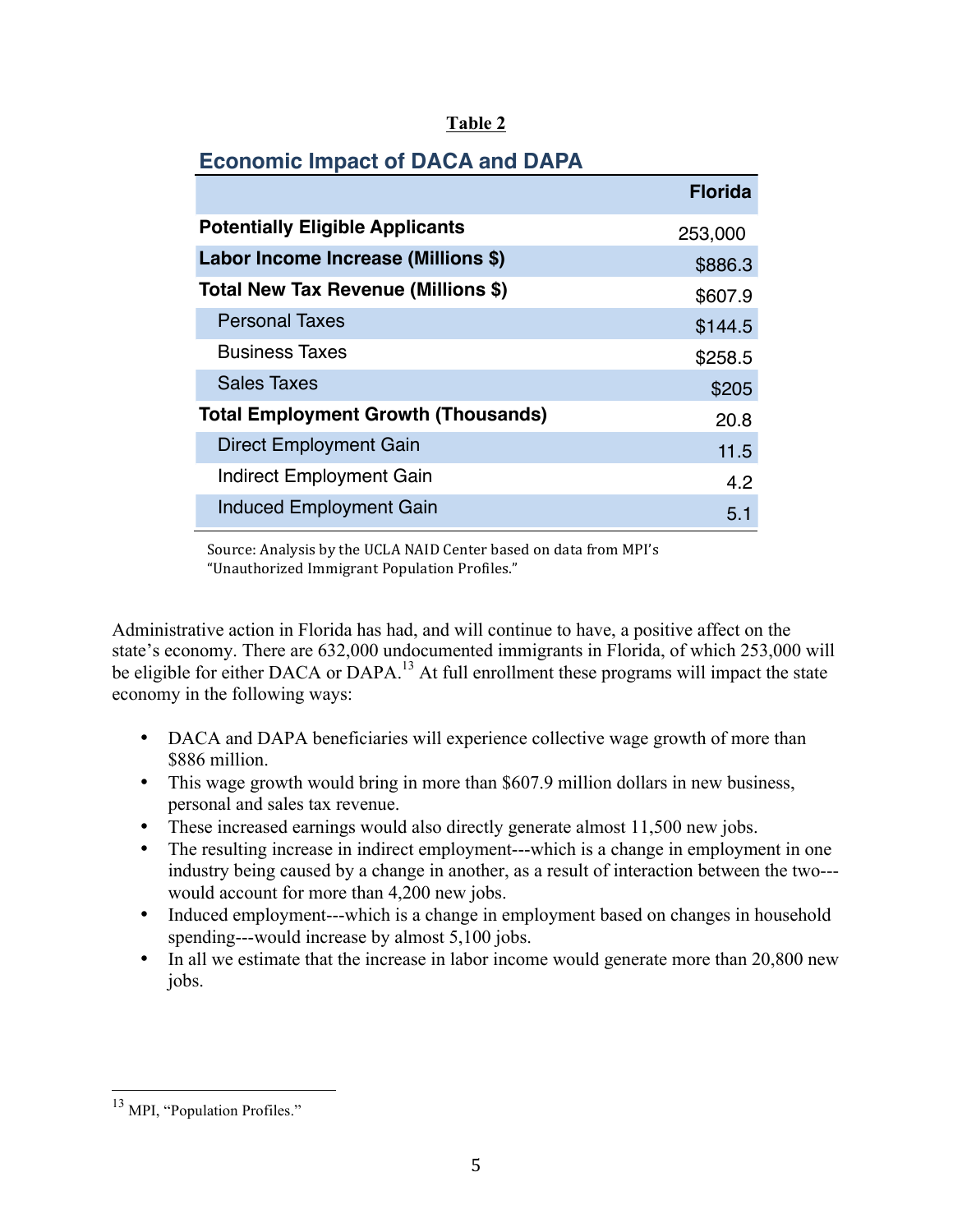# **Economic Impact of DACA and DAPA**

|                                            | <b>Miami-Dade County</b> |
|--------------------------------------------|--------------------------|
| <b>Potentially Eligible Applicants</b>     | 48,000                   |
| Labor Income Increase (Millions \$)        | \$168.1                  |
| Total New Tax Revenue (Millions \$)        | \$115.3                  |
| <b>Personal Taxes</b>                      | \$27.4                   |
| <b>Business Taxes</b>                      | \$49.0                   |
| <b>Sales Taxes</b>                         | \$38.9                   |
| <b>Total Employment Growth (Thousands)</b> | 3.95                     |
| <b>Direct Employment Gain</b>              | 2.18                     |
| Indirect Employment Gain                   | 0.80                     |
| <b>Induced Employment Gain</b>             | 0.97                     |

Source: Analysis by the UCLA NAID Center based on data from MPI's "Unauthorized Immigrant Population Profiles."

There are roughly 138,000 undocumented immigrants in Miami-Dade County, of which 48,000 will be eligible for either DACA or DAPA. At full enrollment these programs will impact the county's economy in the following ways:

- DACA and DAPA beneficiaries will experience collective wage growth of more than \$168.1 million.
- This wage growth would bring in more than \$115.3 million dollars in new business, personal and sales tax revenue.
- These increased earnings would also directly generate almost 2,180 new jobs.
- It would also account for more than 800 new indirect jobs.
- As well as 970 new induced jobs.
- In all we estimate that the increase in labor income would generate more than 3,950 new jobs.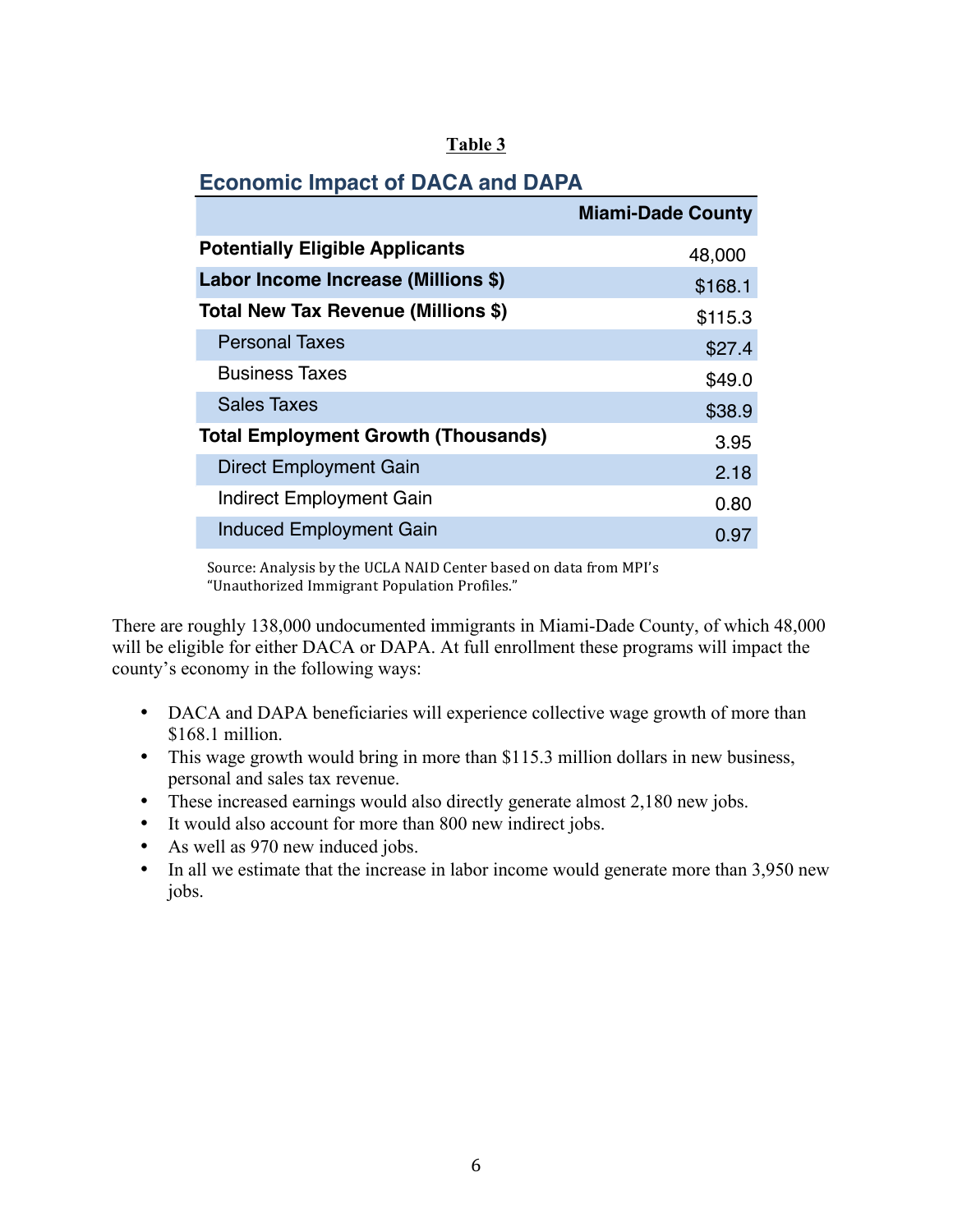# **Economic Impact of DACA and DAPA Nationally**

|                                            | <b>United States</b> |
|--------------------------------------------|----------------------|
| <b>Potentially Eligible Applicants</b>     | 5,201,000            |
| Labor Income Increase (Millions \$)        | \$18,219             |
| Total New Tax Revenue (Millions \$)        | \$12,497             |
| <b>Personal Taxes</b>                      | \$2,970              |
| <b>Business Taxes</b>                      | \$5,313              |
| <b>Sales Taxes</b>                         | \$4,214              |
| <b>Total Employment Growth (Thousands)</b> | 427.6                |
| Direct Employment Gain                     | 236.1                |
| <b>Indirect Employment Gain</b>            | 86.6                 |
| <b>Induced Employment Gain</b>             | 104.9                |

Source: Analysis by the UCLA NAID Center based on data from MPI's "Unauthorized Immigrant Population Profiles."

Nationally, the impacts of DACA and DAPA are striking. The 5.2 million potential applicants would experience a collective wage increase of over \$18.2 billion dollars, which would generate just under \$12.5 billion in new taxes and more than 427,000 new jobs.

## **3. The Economic Impact of DACA and DAPA by Country of Origin**

The cohort of undocumented immigrants eligible for DACA and DAPA are not a monolith. They come from many different nations, each of which has a unique set of migratory patterns. This is particularly true in Miami-Dade County, and to a lesser extent the State of Florida as a whole. Unlike in most other major metropolitan areas, where undocumented immigrants of Mexican origin constitute a plurality, no single nationality constitutes a dominant share of Miami-Dade County's undocumented population. This is significant because to adequately prepare for the challenges posed by the DAPA rollout, and to predict the regional economic impact of DACA and DAPA, there must be accurate descriptions of the national origin of the potentially eligible population.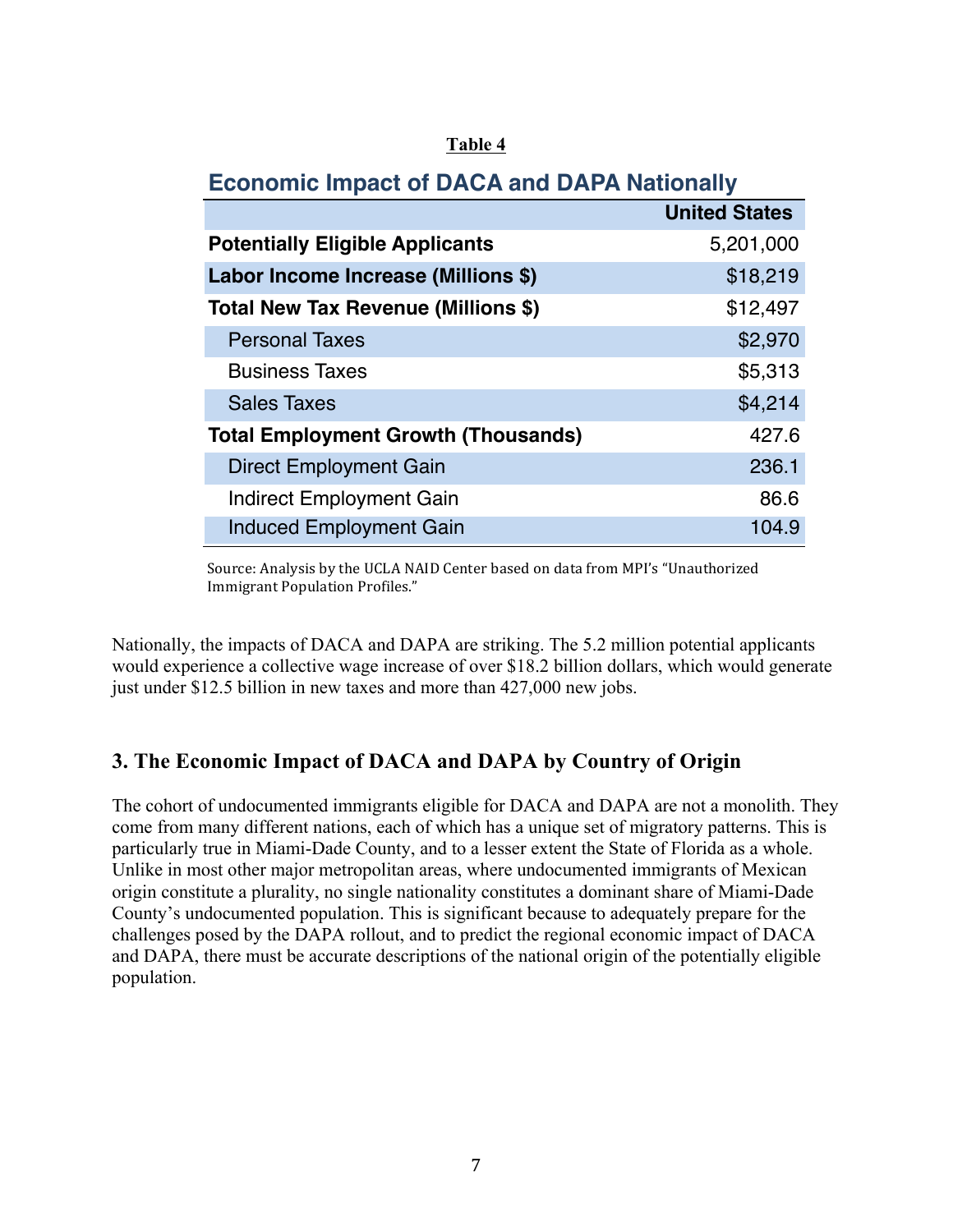#### **Economic Impact of DACA and DAPA For Mexicans**

|                                            | <b>Miami-Dade County</b> | <b>Florida</b> | <b>United States</b> |
|--------------------------------------------|--------------------------|----------------|----------------------|
| <b>Potentially Eligible Applicants</b>     | 4,870                    | 73,658         | 3,016,699            |
| Labor Income Increase (Millions \$)        | \$17.1                   | \$258.0        | \$10,567             |
| Total New Tax Revenue (Millions \$)        | \$11.7                   | \$177.0        | \$7,249              |
| <b>Personal Taxes</b>                      | \$2.8                    | \$42.1         | \$1,723              |
| <b>Business Taxes</b>                      | \$5.0                    | \$75.2         | \$3,082              |
| <b>Sales Taxes</b>                         | \$3.9                    | \$59.7         | \$2,444              |
| <b>Total Employment Growth (Thousands)</b> | 0.4                      | 6.1            | 248.0                |
| <b>Direct Employment Gain</b>              | 0.2                      | 3.3            | 136.9                |
| Indirect Employment Gain                   | 0.1                      | 1.2            | 50.2                 |
| <b>Induced Employment Gain</b>             | 0.1                      | 1.5            | 60.8                 |

Source: Analysis by the UCLA NAID Center based on data from MPI's "Unauthorized Immigrant Population Profiles."

Mexicans in the State of Florida, like in most other states, constitute the largest segment of the undocumented population. However, Mexicans in Miami-Dade County do not make-up the majority of the undocumented population. Undocumented Mexican's account for just under 29% of Florida's undocumented population, which, with the exception of New York State, is the smallest share we've observed in any of our reports so far.<sup>14</sup> In California: Mexican undocumented immigrants accounted for 71% of the total undocumented population, in Texas; Mexican undocumented accounted for 80% and in Illinois; Mexican undocumented accounted for 73%. In Miami-Dade County, Mexicans constitute an even smaller segment of the undocumented population: just over ten percent. $15$ 

More than 4,800 undocumented Mexicans will be eligible for either DACA or DAPA in Miami-Dade County, while more than 73,600 will be eligible statewide. In the US as a whole, more than 3,016,000 undocumented Mexicans will be eligible for one of the two programs. At full enrollment, this population would:

- Experience a collective labor income increase of \$17.1 million in Miami-Dade County, \$258 million in Florida and \$10.5 billion nationwide.
- This wage growth would bring in \$11.7 million in new personal, business and sales tax revenue in Miami-Dade County, \$177 million in Florida and \$7.2 billion nationwide.
- This wage growth would also create 400 new direct, indirect and induced jobs in Miami-Dade County, 6,100 jobs in Florida, and 248,000 jobs nationwide.

<sup>14</sup> MPI, "Population Profiles."

<sup>15</sup> MPI, "Population Profiles."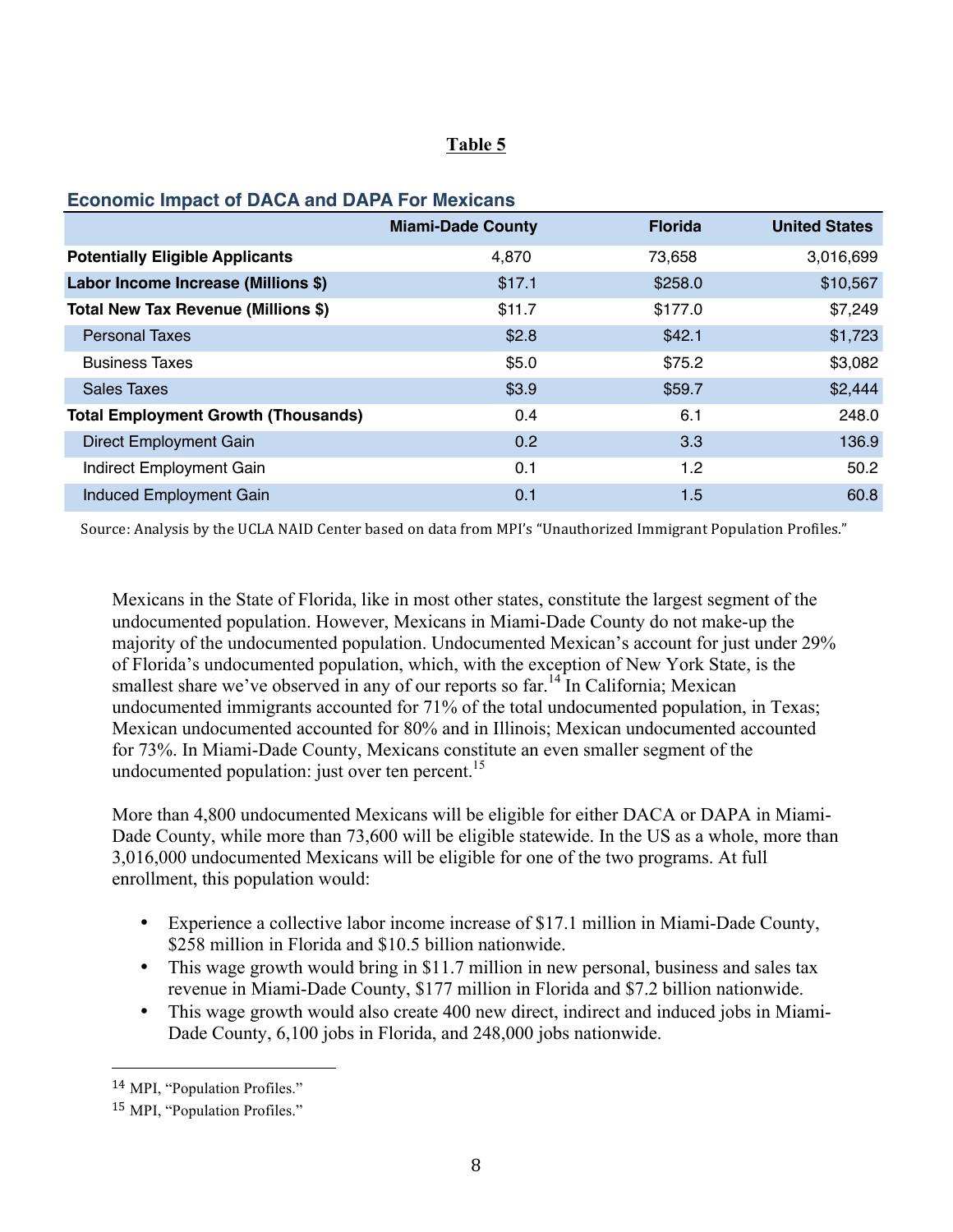# **Economic Impact of DACA and DAPA For Colombians**

|                                            | <b>Miami-Dade County</b> | <b>Florida</b> |
|--------------------------------------------|--------------------------|----------------|
| <b>Potentially Eligible Applicants</b>     | 6,609                    | 23,218         |
| Labor Income Increase (Millions \$)        | \$23.2                   | \$81.3         |
| Total New Tax Revenue (Millions \$)        | \$15.9                   | \$55.8         |
| <b>Personal Taxes</b>                      | \$3.8                    | \$13.3         |
| <b>Business Taxes</b>                      | \$6.8                    | \$23.7         |
| <b>Sales Taxes</b>                         | \$5.4                    | \$18.8         |
| <b>Total Employment Growth (Thousands)</b> | 0.54                     | 1.91           |
| <b>Direct Employment Gain</b>              | 0.30                     | 1.05           |
| <b>Indirect Employment Gain</b>            | 0.11                     | 0.39           |
| <b>Induced Employment Gain</b>             | 0.13                     | 0.47           |

Source: Analysis by the UCLA NAID Center based on data from MPI's "Unauthorized Immigrant Population Profiles" and MPI's "Ecuador: From Mass Migration to Return Migration"

Columbians are the largest undocumented population in Miami-Dade County and the third largest in the State of Florida. They account for roughly 14% of Miami-Dade's undocumented population and 9% of Florida's. <sup>16</sup> More than 6,600 undocumented Colombians will be eligible for DACA or DAPA in Miami-Dade County and more than 23,000 will be eligible statewide. If all eligible undocumented Columbians were to enroll in one of these two programs, they would:

- Experience a collective labor income increase of \$23.2 million in Miami-Dade County, \$81.3 million in Florida.
- This wage growth in Miami-Dade County would bring in \$15.9 million in new personal, business and sales tax revenue, while statewide it would bring in \$55.8 million.
- This wage growth would also create 540 new direct, indirect and induced jobs in Miami-Dade County and more than 1,900 jobs statewide.

<sup>16</sup> MPI, "Population Profiles."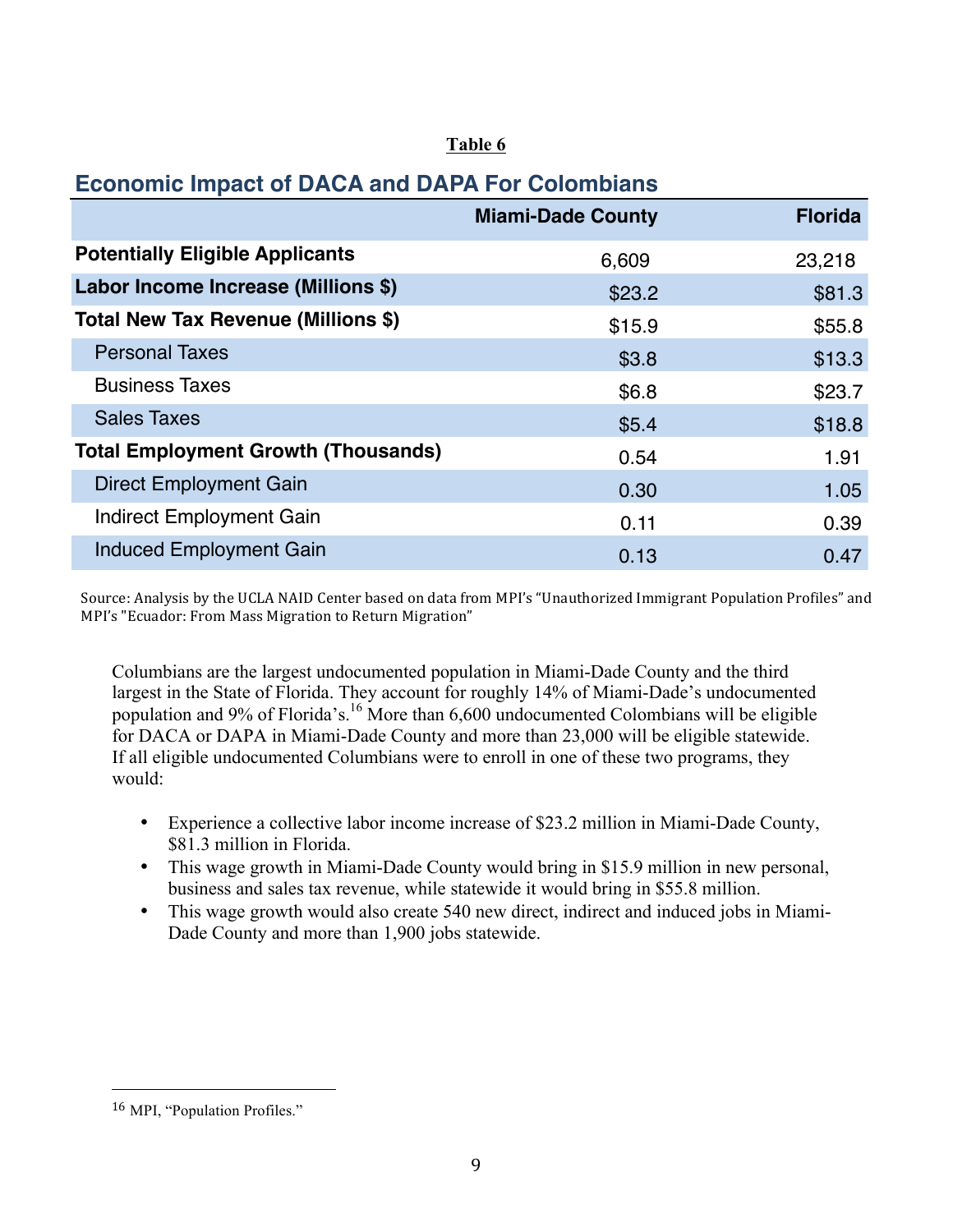| <b>Economic Impact of DACA and DAPA For Hondurans</b> |                          |                |                      |
|-------------------------------------------------------|--------------------------|----------------|----------------------|
|                                                       | <b>Miami-Dade County</b> | <b>Florida</b> | <b>United States</b> |
| <b>Potentially Eligible Applicants</b>                | 5,913                    | 16,013         | 129,535              |
| Labor Income Increase (Millions \$)                   | \$20.7                   | \$56.1         | \$454                |
| Total New Tax Revenue (Millions \$)                   | \$14.2                   | \$38.5         | \$311                |
| <b>Personal Taxes</b>                                 | \$3.4                    | \$9.1          | \$74                 |
| <b>Business Taxes</b>                                 | \$6.0                    | \$16.4         | \$132                |
| <b>Sales Taxes</b>                                    | \$4.8                    | \$13.0         | \$105                |
| <b>Total Employment Growth (Thousands)</b>            | 0.49                     | 1.32           | 10.65                |
| Direct Employment Gain                                | 0.27                     | 0.73           | 5.88                 |
| Indirect Employment Gain                              | 0.10                     | 0.27           | 2.16                 |
| <b>Induced Employment Gain</b>                        | 0.12                     | 0.32           | 2.61                 |

Source: Analysis by the UCLA NAID Center based on data from MPI's "Unauthorized Immigrant Population Profiles" and MPI's "Ecuador: From Mass Migration to Return Migration"

Surprisingly, undocumented Hondurans also outnumber undocumented Mexicans in Miami-Dade County. On the other hand, Mexicans outnumber Hondurans by more than 4 to 1 statewide. There are roughly 40,000 undocumented Hondurans in Florida and 17,000 of them live in Miami-Dade County.<sup>17</sup> More than 5,900 of the county's undocumented Honduran immigrants will be eligible for either DACA or DAPA, while more than 16,000 will be eligible statewide. If all eligible undocumented Honduran immigrants were to enroll in one of these two programs, they would:

- Experience a collective labor income increase of \$20.7 million in Miami-Dade County, \$56.1 million in Florida and \$454 million nationwide.
- This wage growth would bring in \$14.2 million in new personal, business and sales tax revenue in Miami-Dade County, \$38.5 million in Florida and \$311 million nationwide.
- This wage growth would also create 490 new direct, indirect and induced jobs in Miami-Dade County, more than 1,300 jobs in Florida, and more than 10,600 jobs nationwide.

# **4. Methodology**

Our projections for the economic impact of DACA and DAPA are based on a methodological tool known as input output modeling (IMPLAN).<sup>18</sup> IMPLAN allows us to analyze the short-term

<sup>17</sup> MPI, "Population Profiles."

<sup>&</sup>lt;sup>18</sup> For more information on our methodology, specify as it relates to IMPLAN, see the NAID Center Report, *From the Shadows to the Mainstream: Estimating the Economic Impact of Presidential Administrative Action and Comprehensive Immigration Reform.* Download it here: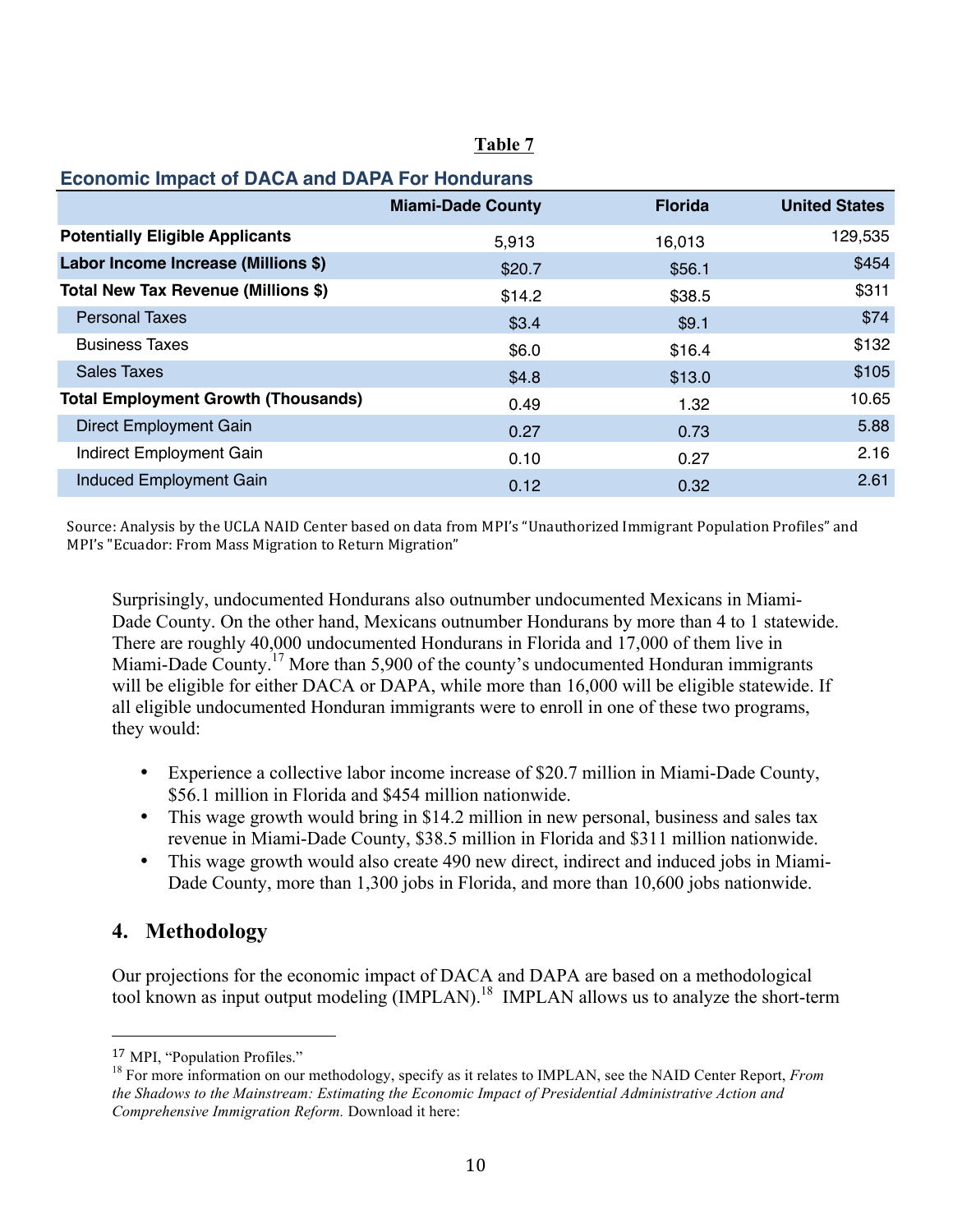impact of a labor market policy shift---such as the work permits granted by DACA and DAPA-- within the current structure of the economy. It therefor allows us to quantify the labor income, tax contributions and productivity of undocumented immigrants and to illustrate the economic impact of formalizing their role in the economy. In addition, we can map the relationship between variables and observe how a change in one variable affects the others.

As new data has become available, this aspect of the IMPLAN model has allowed us to fluidly adjust our projections in a couple of important ways:

- 1. The Migration Policy Institute (MPI) has recently published a detailed county-by-county and state-by-state profile of the undocumented population in the US. Included in this data set are their estimates of the DACA and DAPA eligible population for each of these geographic units. We have revised our economic impact projections based on these new population estimates.
- 2. Two recent surveys of DACA beneficiaries conducted by the NAID Center--one of which was conducted in collaboration with CHIRLA using application data from their DACA clinic---have presented new data on the wage impact of DACA in Los Angeles County. Using IMPLAN modeling we were able to observe how changes in predicted wage growth has impacted projected tax revenue and job creation.

Researchers at the NAID Center conducted these two surveys using a unique methodology for each. One was conducted in partnership with CHIRLA and used data collected by their DACA clinic. Staff and volunteers at CHIRLA assisted DACA beneficiaries with the renewal process and collected data from the I-821 and I-765 forms that they submitted to USCIS; the agency tasked with processing DACA applications. This data included renewal applicants' income before and after becoming DACA beneficiaries. Because this clinic is located in LA County the vast majority of respondents also resided in the county.

The NAID Center analyzed the wage information provided by 308 respondents, dividing this cohort into those that had reported an income before applying to DACA and those who had not. We then independently calculated the wage growth of the total cohort, as well as those who had an income before and after being granted DACA.

The other survey conducted by the NAID center leveraged existing grassroots "DREAMER" networks in order to provide a nationwide snapshot of DACA beneficiaries. This survey was conducted online and quantified DACA's impact on respondents' finances, insurance coverage, employment, access to credit and education among other topics. In total, we polled 216 respondents. We again divided this cohort into those had employment before and after DACA, and those that did not, before calculating the wage growth of the total cohort as well as the cohort who were employed before and after becoming a DACA beneficiary.

<u> 1989 - Andrea San Andrea San Andrea San Andrea San Andrea San Andrea San Andrea San Andrea San Andrea San An</u> http://www.naid.ucla.edu/uploads/4/2/1/9/4219226/ucla\_naid\_center\_report\_estimating the economic impact of presidential administrative action and comprehensive immigration refor m.pdf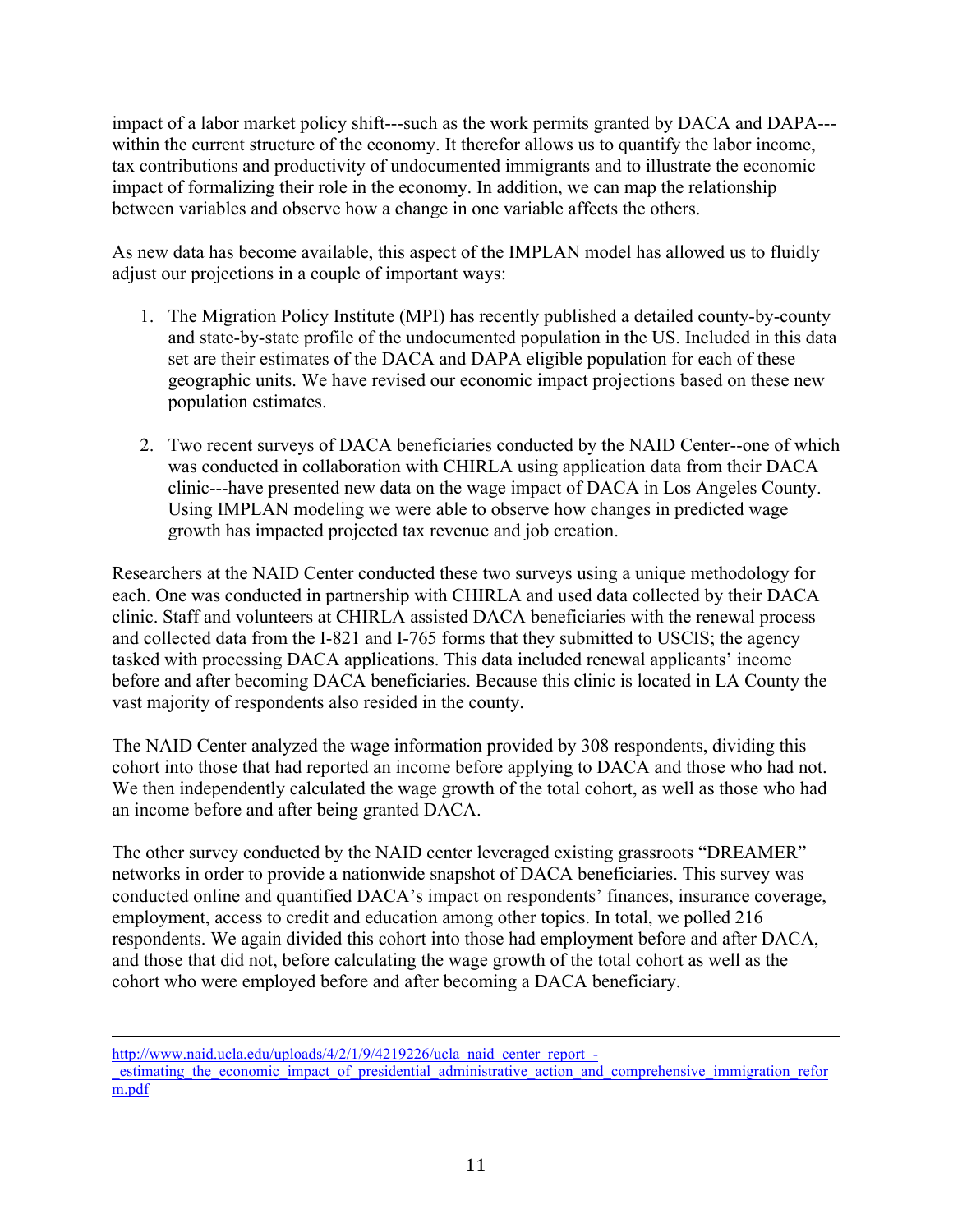The White House Council of Economic Advisors (CEA) has recently published their estimates for the economic effects of executive action on immigration.<sup>19</sup> Like the NAID Center's report on the same topic, $2^{0}$  the CEA believes DAPA will have a positive macro-economic impact, as well as a positive affect on the wages of both foreign-born and native-born workers.

Both the NAID Center and CEA relied on the work of Kossoudji and Cobb-Clark who, by studying the impact of IRCA on its beneficiaries, estimate that those affected experience a six to ten percent increase in wages on average. The NAID Center report then projected how this wage growth influenced tax revenue and job creation (for more info see: *From the Shadows to the Mainstream*). However, the surveys conducted by the NAID center suggest that DACA has had a much stronger impact on wages than Kossoudji and Cobb-Clark had observed in IRCA's aftermath. This presents an important avenue for future research and suggests that both the CEA and NAID Center reports may have underestimated the potential economic impact of DACA and DAPA.

# **5. UCLA NAID Center Survey Results**

 

The results of our surveys have revealed a number of interesting trends regarding the impact of DACA on the finances of its beneficiaries.

- 1. In both surveys, the average wage growth reported by the cohort that had an income before and after DACA was near 75%. This is roughly ten times the wage growth that Kossoudji and Cobb-Clark had observed.<sup>21</sup>
- 2. In the CHIRLA/NAID survey, the cohort that had an income before and after DACA experienced almost the same average income growth as did the cohort comprised of all respondents: \$7,980 and \$7,949 respectively.
- 3. In the online NAID survey the wage growth of both cohorts was also just above 75%. The cohort with an income before and after DACA experienced an average wage growth of 76.6%, while all respondents experienced an average income increase of 82.6%.

<sup>19</sup> Executive Office of the President of the United States, Council of Economic Advisors, *The Economic Effects of Administrative Action on Immigration.* (Washington D.C.: 2014)

http://www.whitehouse.gov/sites/default/files/docs/cea\_2014\_economic\_effects\_of\_immigration\_executive\_action.p df (accessed January 19, 2013).

<sup>20</sup> Raul Hinojosa with Maksim Wynn, *From the Shadows to the Mainstream: Estimating the Economic Impact of Presidential Administrative Action and Comprehensive Immigration Reform,* (Los Angeles, CA: North American Integration and Development Center, UCLA, November, 2014)

http://www.naid.ucla.edu/uploads/4/2/1/9/4219226/ucla\_naid\_center\_report\_-

\_estimating\_the\_economic\_impact\_of\_presidential\_administrative\_action\_and\_comprehensive\_immigration\_refor m.pdf

<sup>&</sup>lt;sup>21</sup> Sherrie A. Kossoudji and Deborah A. Cobb-Clark, "Coming out of the Shadows: Learning about Legal Status and Wages from the Legalized Population," *Journal of Labor Economics* 20, no. 3 (July 2002): 598–628, doi:10.1086/339611.